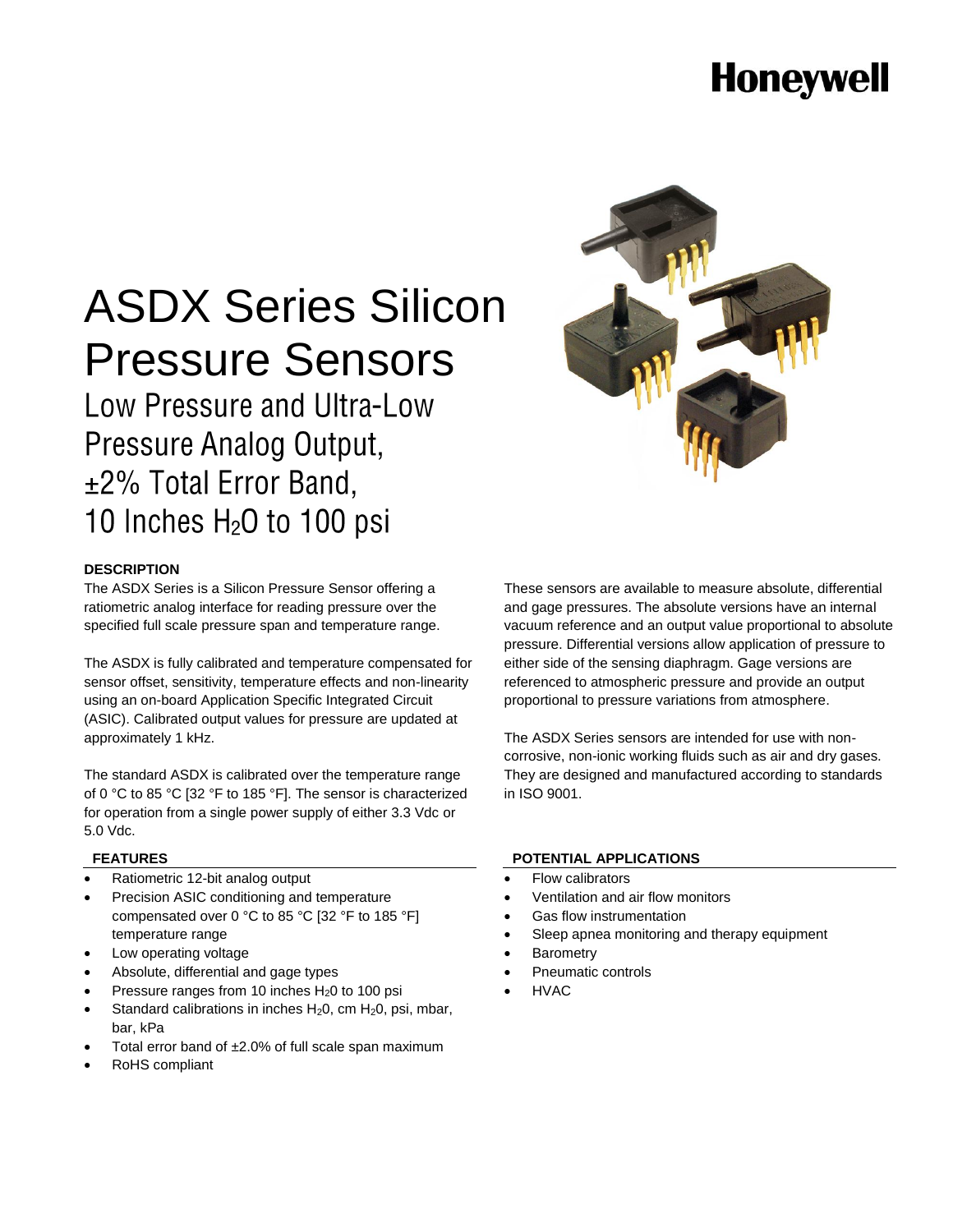### **ASDX Series Silicon Pressure Sensors**

#### **Table 1. Absolute Maximum Ratings<sup>1</sup>**

| <b>Parameter</b>                                             | Min       | Max                       | Unit    |
|--------------------------------------------------------------|-----------|---------------------------|---------|
| Supply voltage (V <sub>supply</sub> )                        | $-0.3$    | 6.0                       | Vdc     |
| Voltage to any pin                                           | $-0.3$    | $V_{\text{supply}} + 0.3$ | Vdc     |
| ESD susceptibility (human body model)                        |           |                           | k٧      |
| Storage temperature                                          | -50 [-58] | 125 [257]                 | °C I°F1 |
| Lead temperature $(2 s to 4 s)$                              |           | 250 [482]                 | °C I°F1 |
| External capacitance between Vsupply and ground <sup>-</sup> | 100       | 470                       | nF      |

#### **Table 2. Operating Specifications**

| <b>Parameter</b>                                                          | Min.                                | Typ.                          | Max.      | Unit                         |
|---------------------------------------------------------------------------|-------------------------------------|-------------------------------|-----------|------------------------------|
| Supply voltage: (V <sub>supply</sub> ) <sup>3</sup>                       |                                     |                               |           |                              |
| $3.3$ Vdc                                                                 | 3.0                                 | $3.3^{4}$<br>5.0 <sup>4</sup> | 3.6       | Vdc                          |
| 5.0 Vdc                                                                   | 4.75                                |                               | 5.25      |                              |
| Sensors are either 3.3 Vdc or 5.0 Vdc per the order guide (see Figure 1). |                                     |                               |           |                              |
| Supply current                                                            | 1.5                                 | 2.5                           | 3.5       | mA                           |
| Compensated temperature range <sup>o</sup>                                | 0 <sup>[32]</sup>                   |                               | 85 [185]  | $^{\circ}$ C [ $^{\circ}$ F] |
| Operating temperature range <sup>6</sup>                                  | $-20$ [ $-4$ ]                      |                               | 105 [221] | $^{\circ}$ C [ $^{\circ}$ F] |
| Overpressure'                                                             | 2X operating pressure range minimum |                               |           |                              |
| Burst pressure <sup>8</sup>                                               | 3X operating pressure range minimum |                               |           |                              |
| Startup time (power up to data ready)                                     | ms<br>5                             |                               |           |                              |
| Response time                                                             |                                     | 1.0                           |           | ms                           |
| Upper output clipping limit                                               | 97.5                                |                               |           | $V$ supply                   |
| Lower output clipping limit                                               |                                     |                               | 2.5       | Vsupply                      |
| Minimum load resistance                                                   | 5.0                                 |                               |           | <b>kOhm</b>                  |
| Total error band <sup>9</sup>                                             |                                     |                               | 2.0       | $%FSS^{10}$                  |
| Output resolution                                                         | 12                                  |                               |           | bits                         |

#### **Table 3. Environmental Specifications**

| <b>Parameter</b> | <b>Characteristic</b>       |
|------------------|-----------------------------|
| Humidity         | 0% to 95% RH non-condensing |
| Vibration        | 10 G at 20 Hz to 2000 Hz    |
| Shock            | 100 G for 11 ms             |
| Life             | million cycles minimum      |

#### **Table 4. Wetted Materials<sup>11</sup>**

| <b>Parameter</b>      | Port 1 (Pressure Port) <sup>12</sup> | Port 2 (Reference Port) <sup>12</sup> |
|-----------------------|--------------------------------------|---------------------------------------|
| Covers                | glass-filled PBT                     | glass-filled PBT                      |
| Adhesives             | silicone                             | silicone and epoxy                    |
| Electronic components | silicon and glass                    | silicon, glass, and gold              |

#### **Notes:**

1. Absolute maximum ratings are the extreme limits that the device will withstand without damage to the device.<br>2. An external bypass capacitor is **required** across the supply voltage (Pins 1 and  $3 -$  see Figure 4) as clo

2. An external bypass capacitor is **required** across the supply voltage (Pins 1 and 3 – see Figure 4) as close to the sensor supply pin as possible for correct sensor operation.

3. Ratiometricity of the sensor (the ability of the output to scale to the input voltage) is achieved within the specified operating voltage for each option. Other custom supply voltages are available, please contact Honeywell Customer Service.

The sensor is not reverse polarity protected. Incorrect application of excitation voltage or ground to the wrong pin may cause electrical failure. 5. The compensated temperature range is the temperature range (or ranges) over which the sensor will produce an output proportional to pressure within the specified performance limits.

6. The operating temperature range is the temperature range over which the sensor will produce an output proportional to pressure but may not remain within the specified performance limits.

7. Overpressure is the maximum pressure which may safely be applied to the product for it to remain in specification once pressure is returned to the operating pressure range. Exposure to higher pressures may cause permanent damage to the product.

8. Burst pressure is the maximum pressure that may be applied to any port of the product without causing escape of pressure media. Product

should not be expected to function after exposure to any pressure beyond the burst pressure.<br>9. Total error band is the maximum deviation in output from ideal transfer function over the entire compensated temperature and p Includes all errors due to offset, full scale span, pressure non-linearity, pressure hysteresis, repeatability, thermal effect on offset, thermal effect on span and thermal hysteresis. Specification units are in percent of full scale span (%FSS).

10. Full scale span (FSS) is the algebraic difference between the output signal measured at the maximum (Pmax.) and minimum (Pmin.) limits of the pressure range.

11. Consult Honeywell Customer Service for detailed material information.

12. For AC pressure port configuration, the "pressure" and "reference" ports are reversed.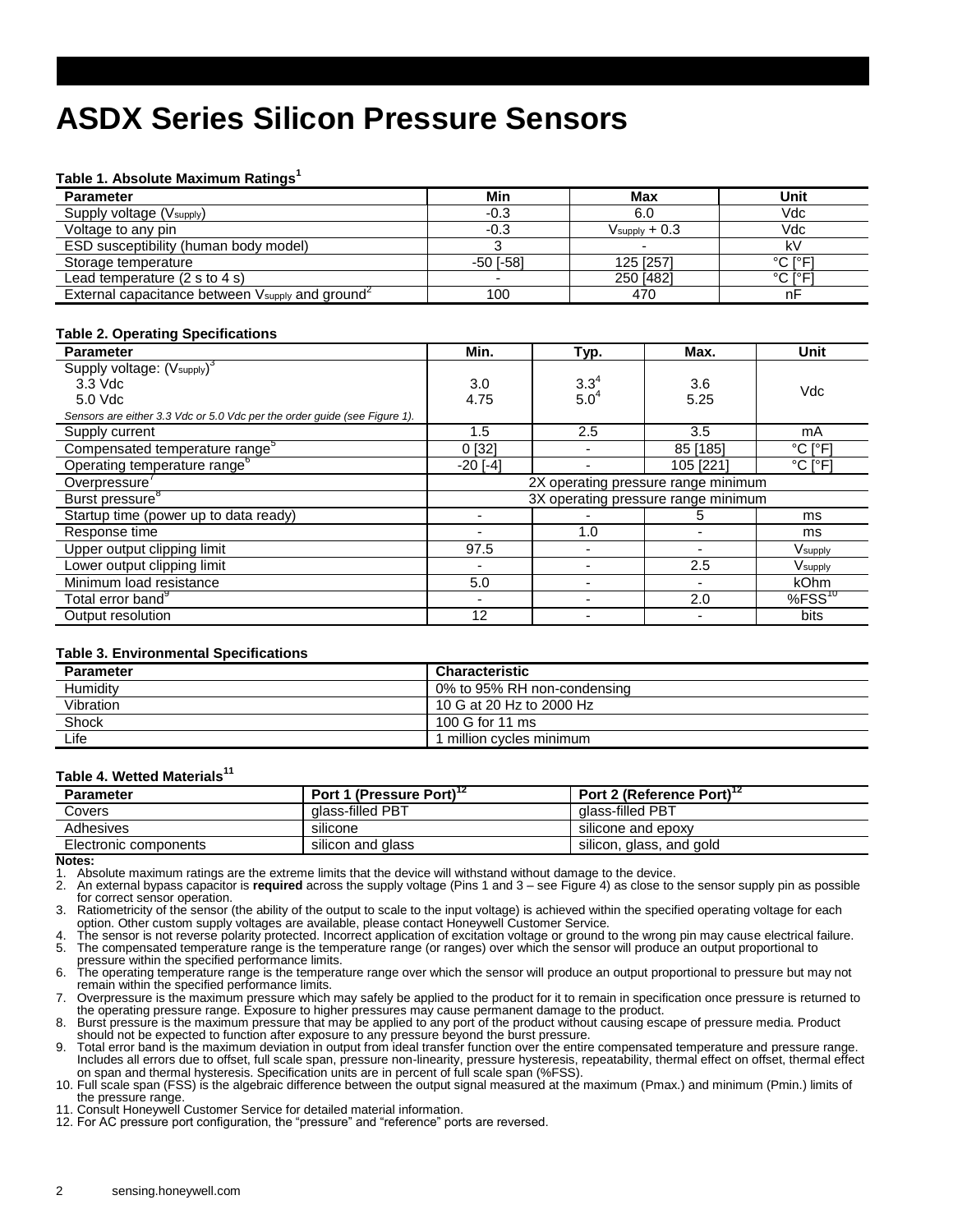## Low and Ultra-Low Pressure Analog Output



#### **Figure 1. Nomenclature and Order Guide**

#### **Notes:**

- 13. Other package combinations are possible, please contact Honeywell Customer Service.
- 14. The transfer function limits define the output of the sensor at a given pressure input. By specifying the output signal at the maximum (Pmax.) and minimum (Pmin.) limits of the pressure range, the complete transfer curve for the sensor is defined. See Figure 2 for a graphical representation of each calibration.
- 15. For a digital output, please refer to the ASDX Digital Series.
- 16. Custom pressure ranges are available, please contact Honeywell Customer Service.
- 17. The pressure units (inches H<sub>2</sub>0, cm H<sub>2</sub>0, psi, mbar, bar, kPa) define the units used during calibration and in the application.
- 18. See Table 5 for an explanation of sensor types.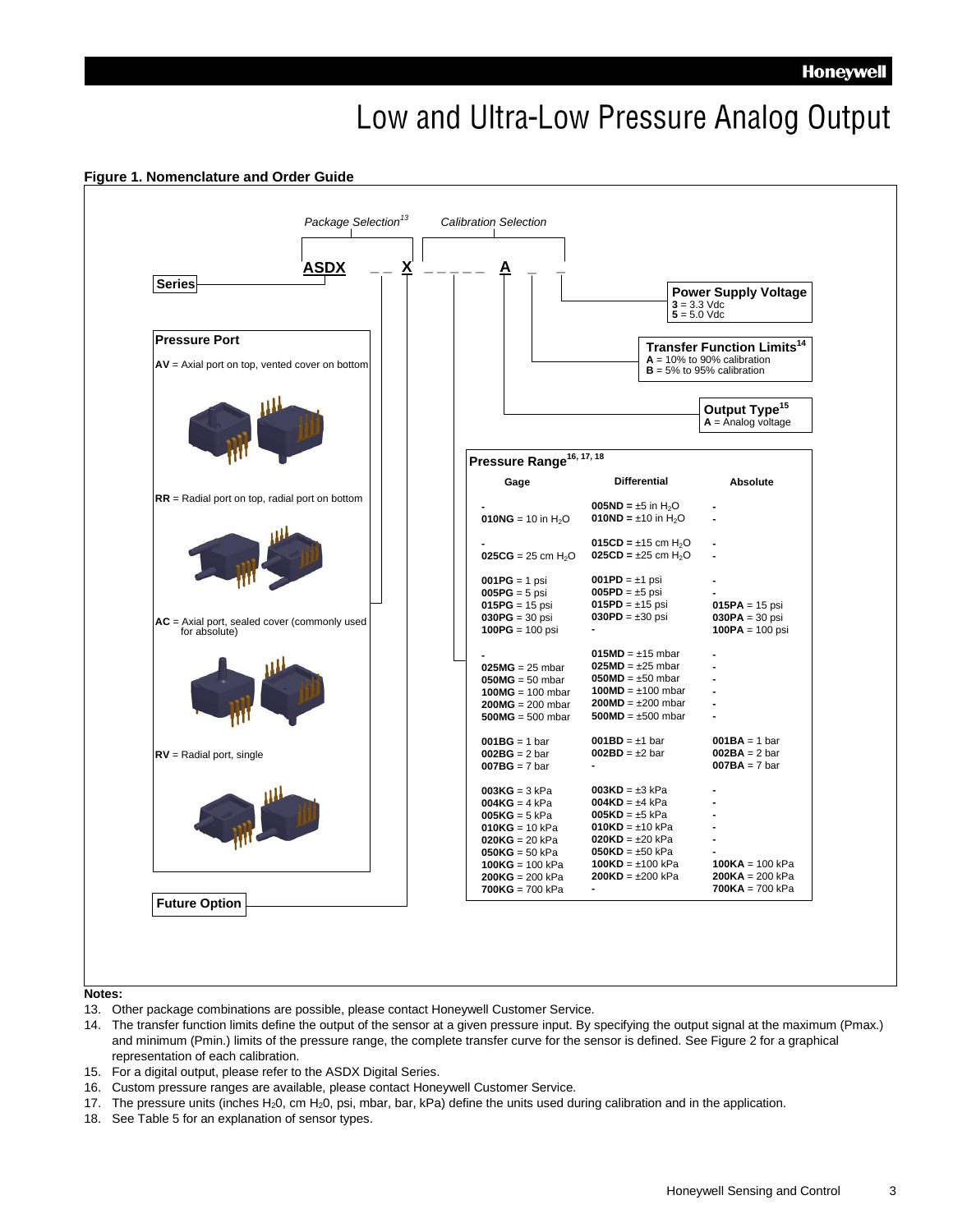### **ASDX Series Silicon Pressure Sensors**

#### **Table 5. Sensor Types**

| Type         | <b>Description</b>                                                                                              |
|--------------|-----------------------------------------------------------------------------------------------------------------|
| Absolute     | Output is proportional to difference between applied pressure and built-in reference to vacuum (zero pressure). |
| Gage         | Output is proportional to difference between applied pressure and atmospheric (ambient) pressure.               |
| Differential | Output is proportional to difference between pressure applied to each of the pressure ports (Port 1 – Port 2).  |

#### A Calibration, 10% to 90% **B** Calibration, 5% to 95% 100 100  $90$ 90 80 80 Output (%Vsupply) 70  $70\,$ Output (%Vsupply) 60  $60\,$  $50\,$  $50\,$  $40\,$  $40\,$  $30$  $30\,$  $20\,$  $20<sub>1</sub>$  $10$  $10<sub>1</sub>$  $\mathbf{0}$ in t م<br>م P<sub>max</sub>  $\tilde{\bar{\epsilon}}$  $P_{\text{max}}$ Pressure Pressure  $\text{Output (volts) } = \frac{0.8 \cdot \text{V}_{\text{supply}}}{\text{P}_{\text{max}} - \text{P}_{\text{min}}}. \text{ (Pressure } \text{applied} - \text{P}_{\text{min}}) + 0.10 \cdot \text{V}_{\text{supply}}$  $\text{Output (volts)} \; = \frac{0.9 \cdot \text{V}_{\text{supply}}}{\text{P}_{\text{max}} - \text{P}_{\text{min}}}. \left(\text{Pressure}_{\text{applied}} - \text{P}_{\text{min}}\right) + 0.05 \cdot \text{V}_{\text{apply}}$

#### **Figure 2. Transfer Functions and Limits**

#### **Figure 3. Completed Catalog Listing Example**

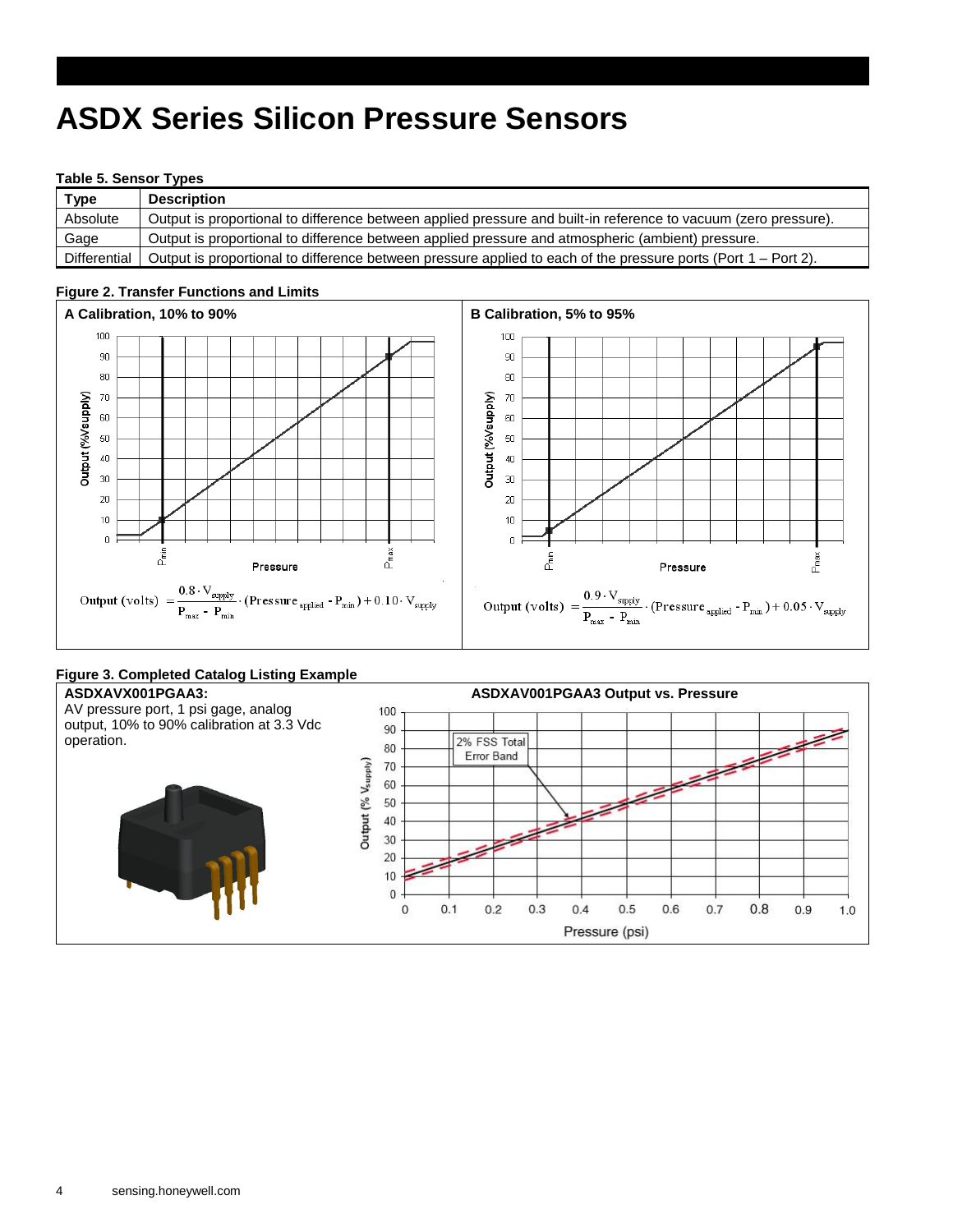### Low and Ultra-Low Pressure Analog Output



#### **Figure 4. Dimensional Drawings (For reference only: mm [in].)**

#### **Table 7. Pinout**

| <b>Pin</b> | <b>Definition</b> | Type          | <b>Description</b>                |
|------------|-------------------|---------------|-----------------------------------|
|            | Vsupply           | supply        | power supply source               |
|            | Vout              | analog output | provides the analog output        |
|            | GND.              | supply        | power supply ground               |
|            | N/C               | not used      | do not connect in the application |
|            | N/C               | not used      | do not connect in the application |
|            | N/C               | not used      | do not connect in the application |
|            | N/C               | not used      | do not connect in the application |
|            | N/C               | not used      | do not connect in the application |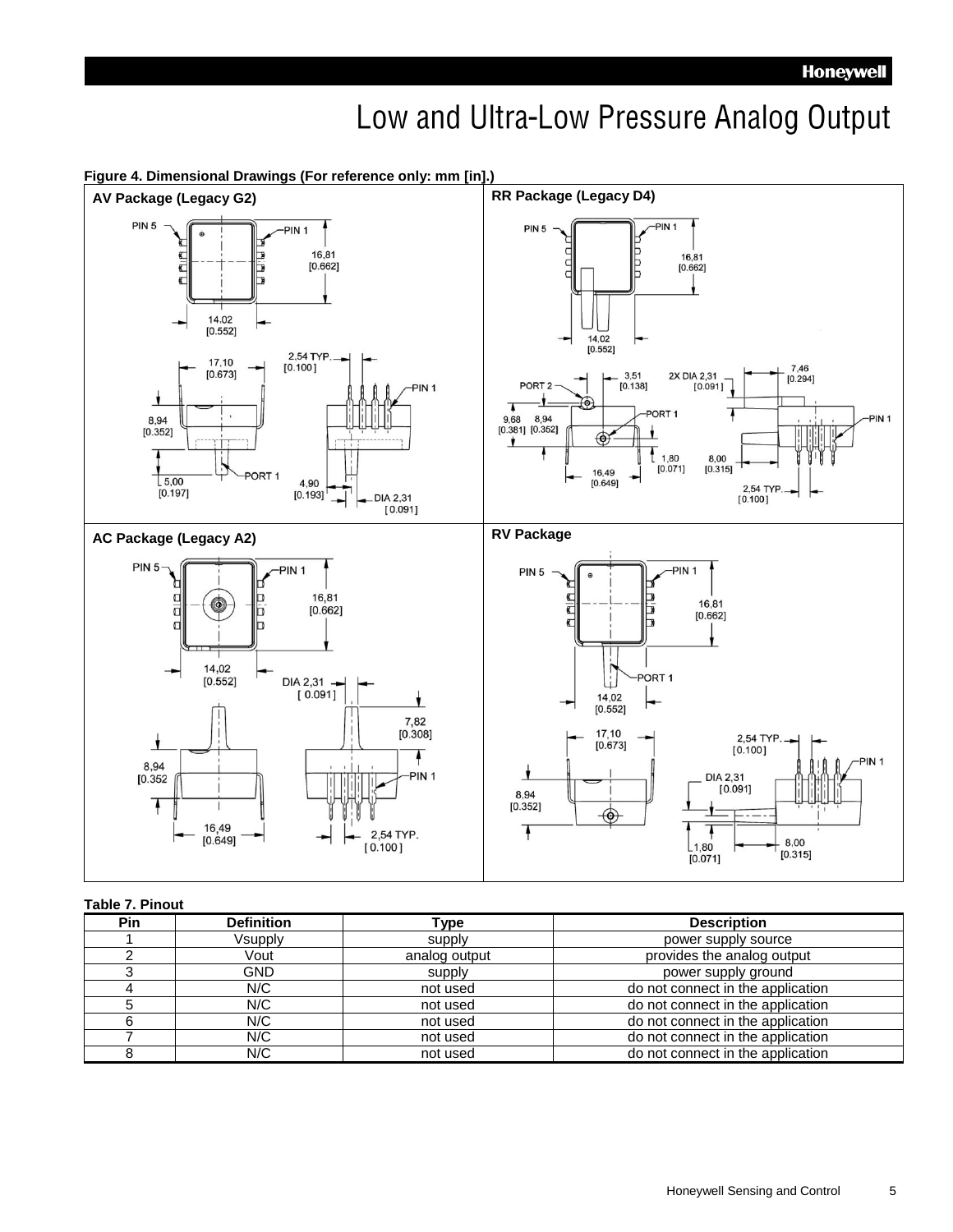### **WARNING**

#### **PERSONAL INJURY**

DO NOT USE these products as safety or emergency stop devices or in any other application where failure of the product could result in personal injury.

**Failure to comply with these instructions could result in death or serious injury.**

#### **WARRANTY/REMEDY**

Honeywell warrants goods of its manufacture as being free of defective materials and faulty workmanship. Honeywell's standard product warranty applies unless agreed to otherwise by Honeywell in writing; please refer to your order acknowledgement or consult your local sales office for specific warranty details. If warranted goods are returned to Honeywell during the period of coverage, Honeywell will repair or replace, at its option, without charge those items it finds defective. **The foregoing is buyer's sole remedy and is in lieu of all other warranties, expressed or implied, including those of merchantability and fitness for a particular purpose. In no event shall Honeywell be liable for consequential, special, or indirect damages.**

While we provide application assistance personally, through our literature and the Honeywell web site, it is up to the customer to determine the suitability of the product in the application.

Specifications may change without notice. The information we supply is believed to be accurate and reliable as of this printing. However, we assume no responsibility for its use.

### **WARNING**

#### **MISUSE OF DOCUMENTATION**

- The information presented in this product sheet is for  $\bullet$ reference only. Do not use this document as a product installation guide.
- $\bullet$ Complete installation, operation, and maintenance information is provided in the instructions supplied with each product.

**Failure to comply with these instructions could result in death or serious injury.**

#### **SALES AND SERVICE**

Honeywell serves its customers through a worldwide network of sales offices, representatives and distributors. For application assistance, current specifications, pricing or name of the nearest Authorized Distributor, contact your local sales office or:

**E-mail:** info.sc@honeywell.com

**Internet:** sensing.honeywell.com

#### **Phone and Fax:**

Asia Pacific +65 6355-2828; +65 6445-3033 Fax Europe +44 (0) 1698 481481; +44 (0) 1698 481676 Fax Latin America +1-305-805-8188; +1-305-883-8257 Fax USA/Canada +1-800-537-6945; +1-815-235-6847 +1-815-235-6545 Fax

Sensing and Control **Honeywell** 1985 Douglas Drive North Golden Valley, MN 55422 **sensing.honeywell.com**

## **Honeywell**

008090-11-EN November 2012 Copyright © 2012 Honeywell International Inc. All rights reserved.